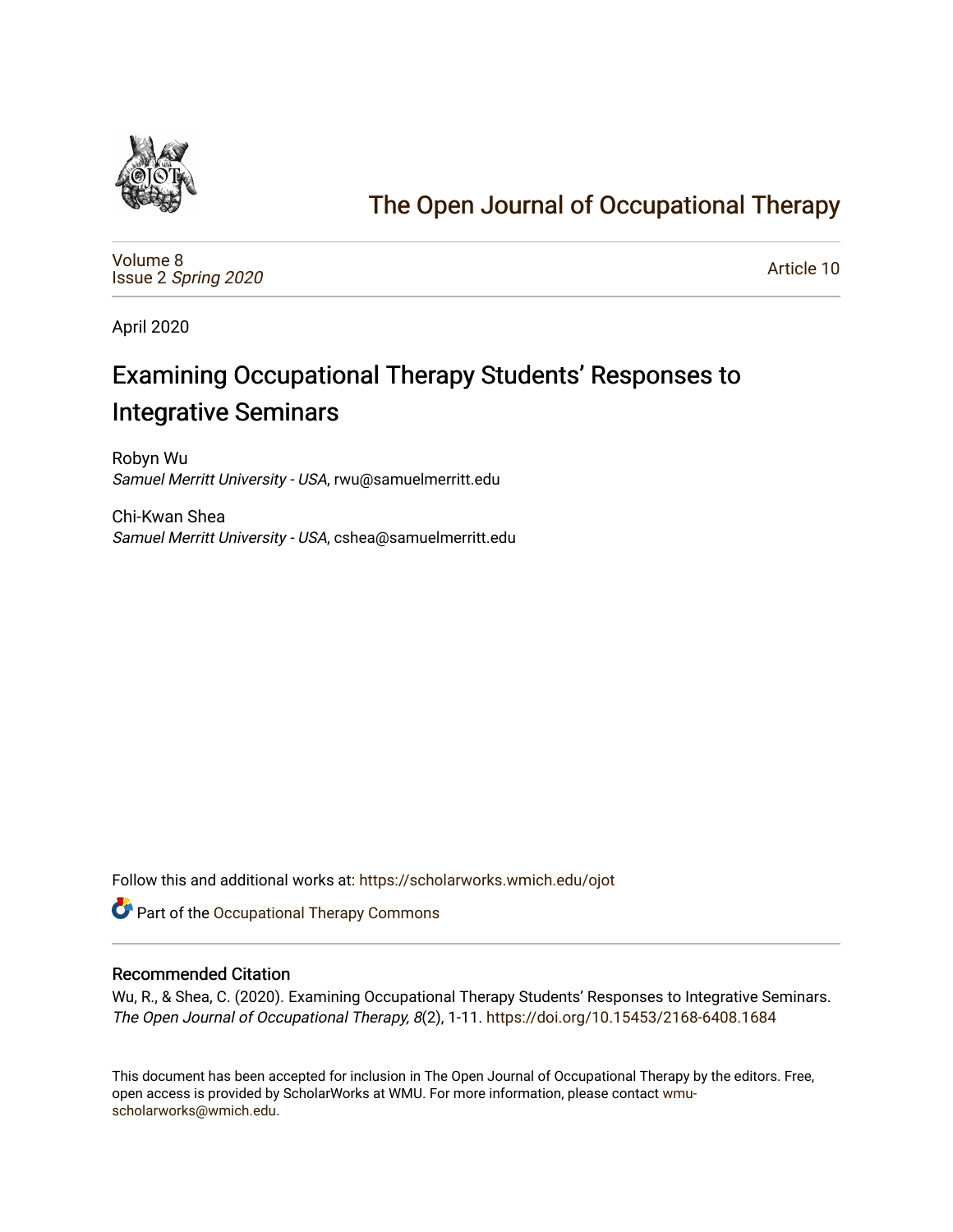## Examining Occupational Therapy Students' Responses to Integrative Seminars

## **Abstract**

The integrative seminar is an innovative teaching-learning approach that focuses on active learning and peer collaboration, characteristics that align with millennial learners' preferences. The use of integrative seminars has been reported by various health professions with positive outcomes. Course feedback survey data from the first cohort of occupational therapy students who participated in a new four-course integrative seminar series were analyzed. Findings suggest that the format of the courses was engaging for the learners. The students particularly valued the small class; the opportunities for peer collaboration; and the variety of active learning opportunities, including simulations. The students also indicated that the seminars helped them to integrate and apply their learning across the curriculum. In another survey completed near the end of their Level II fieldwork rotations, the students indicated that the seminars contributed to their readiness for fieldwork as well as to the development of their critical thinking, interpersonal skills, and professional identity. The findings from this analysis support the potential value of integrative seminars in occupational therapy education.

## Comments

The authors report that they have no conflicts of interest to disclose.

## Keywords

occupational therapy education, integrative seminars, millennial learners

## Cover Page Footnote

The authors would like to thank the occupational therapy students at Samuel Merritt University for sharing their feedback and insights.

Credentials Display Robyn Wu, OTD, OTR/L, BCP Chi-Kwan Shea, PhD, OTR/L

Copyright transfer agreements are not obtained by The Open Journal of Occupational Therapy (OJOT). Reprint permission for this Topics in Education should be obtained from the corresponding author(s). Click [here](https://scholarworks.wmich.edu/ojot/policies.html#rights) to view our open access statement regarding user rights and distribution of this Topics in Education.

DOI: 10.15453/2168-6408.1684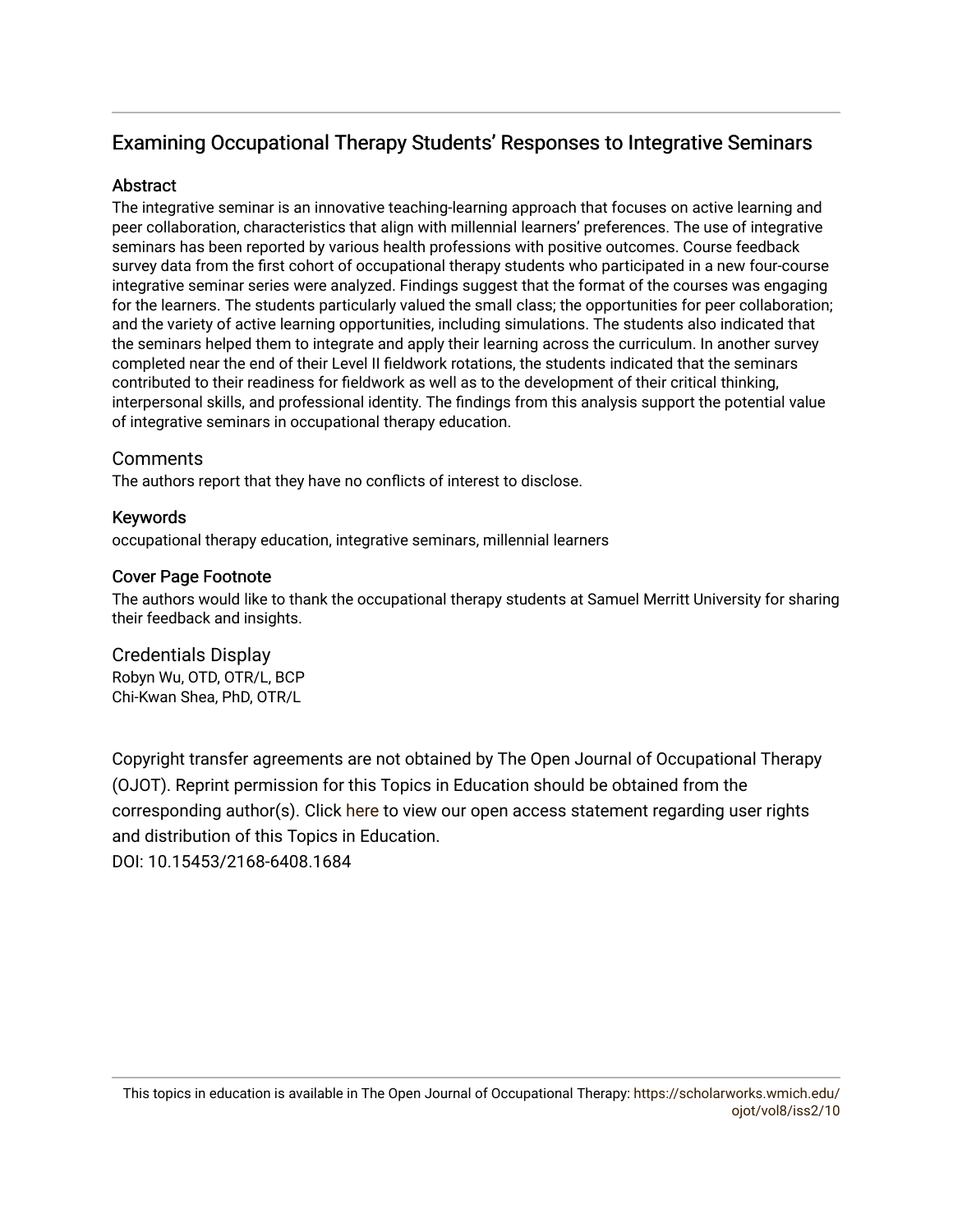Occupational therapy education is continuously evolving in response to ever changing health care needs, the updated educational standards established by the Accreditation Council of Occupational Therapy Education (ACOTE), and the diverse learning styles of our students (American Occupational Therapy Association [AOTA], 2018). Current occupational therapy students are mostly millennials, born between 1982 and 2002 (Kotz, 2016). Millennial students grew up in an age of unprecedented rapid technological advancements; their learning styles are dramatically different from their faculty, who are mostly baby boomers (born between 1946 and 1964). These students are highly competent with technology, eager to multitask, and desire immediate answers to problems and questions (Kotz, 2016). Engaging millennial students in the learning process poses new challenges, including their short attention spans, quick access to massive amounts of information without proper evaluation of its quality (Daniel, 2013), expectations for "entertainment value inside the classroom" (Toothaker & Taliaferro, 2017, p. 347) and strong preference for experiential learning rather than traditional lectures (Smith & Foley, 2016).

Health professional education programs are currently still primarily comprised of contentfocused lectures (Hills et al., 2017), which students often regard as disengaging (Toothaker & Taliaferro, 2017). Toothaker and Taliaferro (2017) found that during a course lecture, many nursing students partake in activities unrelated to the lecture, such as completing assignments from other courses or surfing social media. This student behavior is commonly observed in our occupational therapy classes as well. In addition, the risk of students regarding the course content as "learning material only for the test without retention and applicability to the clinical setting" (Toothaker & Taliaferro, 2017, p. 348) is noticeable among our student body.

The increasing prevalence of mental health concerns, particularly anxiety, among students in higher education, including graduate students, is noteworthy (Burton & Baxter, 2019; Jones et al., 2018). Concern about academic performance appears to be the greatest source of stress for college students (Jones et al., 2018). We have observed similar trends among our students in recent years, with stress and anxiety significantly impacting students' overall well-being and performance both in the academic setting and during fieldwork.

### **Integrative Seminars**

In response to the learning needs of our students, we began incorporating integrative seminars into the occupational therapy curriculum at our university. The integrative seminar is a well-documented strategy in various professional education programs, including social work, nursing, medicine, and public administration (Fortune et al., 2018; Hickey et al., 2018; Roberti et al., 2017; Stout & Holmes, 2013). A seminar, as opposed to a traditional lecture, "is characterized by the active participation of a group of students in the discussion of a theme" (Roberti et al., 2017, p. 1). In this learning approach, seminars typically do not introduce new content but rather provide a dedicated context for students to integrate: to synthesize, deepen, and personalize their learning (Hickey et al., 2018). Integration occurs in multiple dimensions. Often, the purpose of integration is to connect didactic learning with clinical applications (Fortune et al., 2018; Roberti et al., 2017; Spira & Teigiser, 2010) or to synthesize learning across various academic subjects in a professional curriculum (Roberti et al., 2017). Integration of a profession's unique knowledge, skills, and values is also necessary for students to develop a cohesive sense of professional identity (Fortune et al., 2018; Spira & Teigiser, 2010). Moreover, students are guided to integrate new learning with their individual life contexts, making learning personally meaningful and relevant (Stout & Holmes, 2013).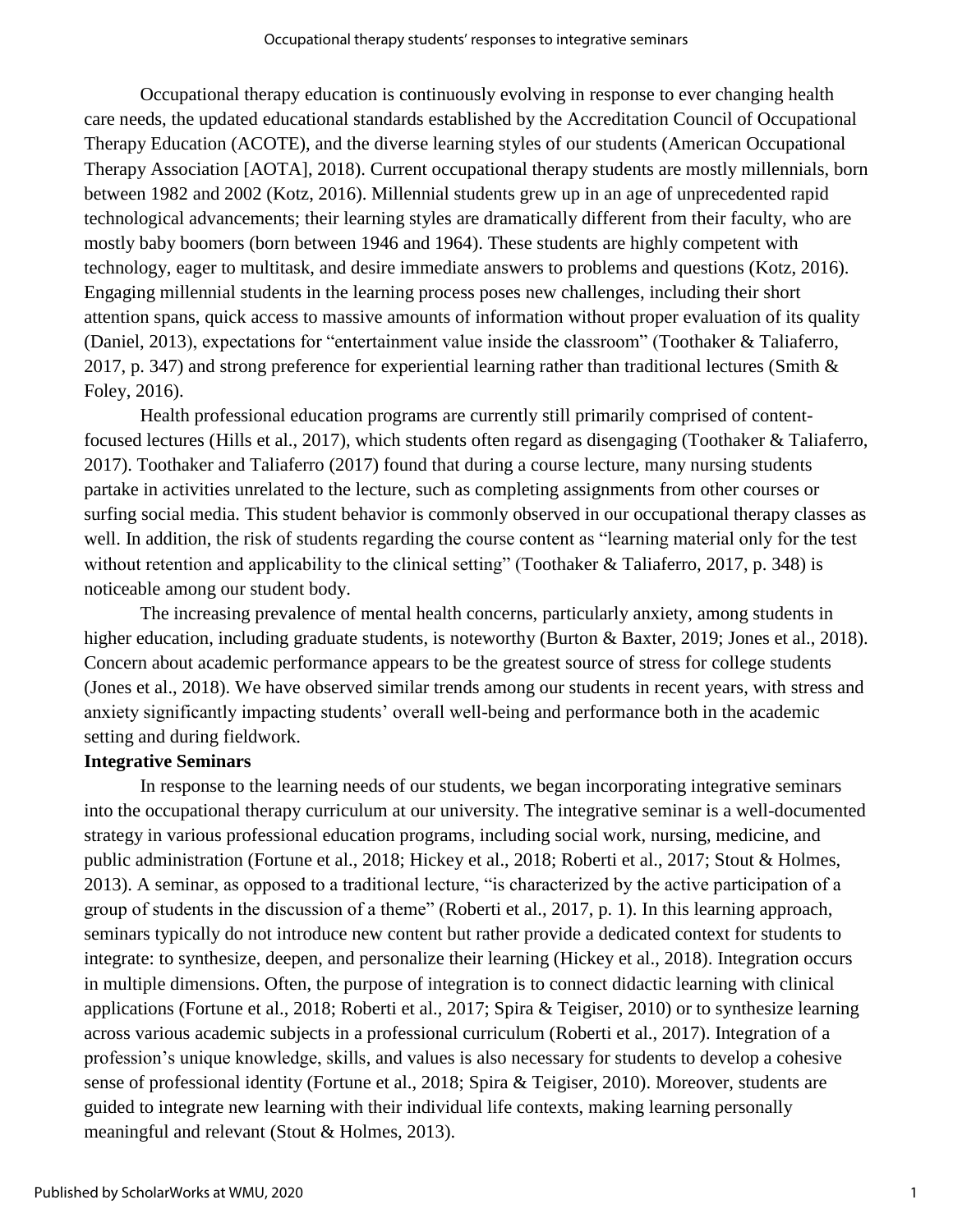The key features of an integrative seminar include collaboration among small groups of students, focus on practical experiences, and active reflection. For example, students take turns presenting and facilitating peer discussions about clinical cases or ethical dilemmas from their field experiences (Fortune et al., 2018). Formative assessments are provided to promote critical thinking, increase selfawareness about learning, and modify the learning process based on identified student needs (Roberti et al., 2017; Schneller & Brocato, 2011). In addition, unfolding case studies, problem-based learning, and high-fidelity simulations have been used in integrative seminars (Hickey et al., 2018; Walshe et al., 2010).

The benefits of integrative seminars have been explored. Current literature supports the integrative seminar as an education strategy that promotes the development of creative, critical, reflective, and independent thinkers (Roberti et al., 2017). This learning format also enhances communication as well as interpersonal and leadership skills through the process of coteaching and collaboration with peers (Roberti et al., 2017; Spira & Teigiser, 2010). Although the documented value of integrative seminar is well-aligned with the desired outcomes of occupational therapy education (AOTA, 2018), the use of integrative seminars has not been reported in the occupational therapy literature. This article describes the application of the integrative seminar to the occupational therapy curriculum at a university in the western United States.

#### **Integrative Seminar Design in the Occupational Therapy Curriculum**

Integrative seminars were introduced into our curriculum in 2012. We designed the seminars to focus on the synthesis and application of fundamental occupational therapy knowledge and skills. One specific priority was to improve students' competence and confidence in preparation for Level II fieldwork. Moreover, we sought to create a learning format that reflected the students' preferred ways to learn and minimized their stress. In addition to the characteristic small group format (Roberti et al., 2017) (maximum of 15 students), the seminars were infused with problem-based learning, high-fidelity simulations, and team-based learning to promote active participation and critical thinking (Lexén et al., 2018; Shea, 2015). Off-campus learning activities were also incorporated as a tool to broaden students' perspectives and to provide a different avenue for practical application (Nakagawa et al., 2012).

The seminars were designated as pass/fail lab courses with minimal out of class assignments; the literature suggests that a pass/fail evaluation system may decrease student stress without negatively impacting academic performance (Spring et al., 2011). Only formative assessments are used, as the emphasis is on the process rather than the product of learning (Schneller & Brocato, 2011). Course grades are determined primarily by class participation and secondarily by written assignments, which include reflective journaling as well as post simulation, self-assessment, and peer assessments.

During each class meeting, a scheduled topic is introduced using a written case, a video, or a simulation with standardized patients (SP). This usage of various media is designed to accommodate diverse learning styles. Students are then tasked to complete a practical application assignment in breakout groups, each composed of four or fewer students. The breakout groups encourage all students, particularly those who are reluctant to speak up in a larger group, to contribute and also create a culture of accountability for all participants to stay on task. The students then reconvene and share their findings. During these discussions, the role of the instructor is to facilitate student participation, encourage peer feedback and critique, and promote critical thinking and reflection. Instructors often use the technique of asking questions to guide and challenge students on their emerging clinical reasoning and skills. Scaffolding is provided for students to seek out their own answers, as instructors generally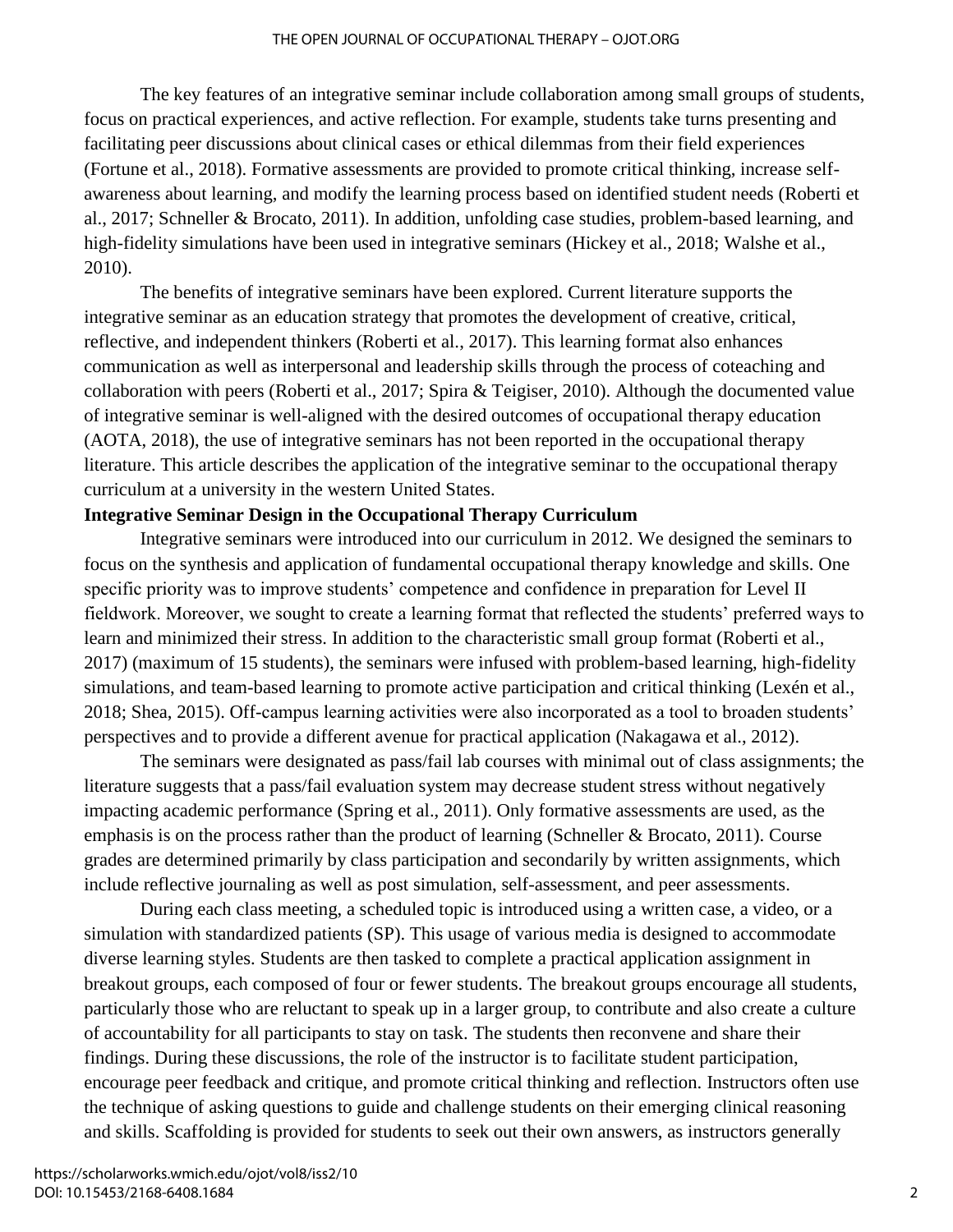refrain from directly answering students' questions. The flow of class activities is dynamic and driven by student responses. Although there are scheduled topics and planned activities for each class meeting, the instructor continuously adjusts how class time is spent in response to student feedback and to the questions that emerge from the student-led discussions.

## **Development of the Integrative Seminar Series**

Since the inception of the first integrative seminar course in 2012, we have consistently sought stakeholder feedback to guide the continuous development of the seminars in both structure and content. One recommendation frequently made by students was to have an integrative seminar every semester. In response to this suggestion, additional courses were gradually developed and implemented into the curriculum. The full four-course series that threads through the first 2 years (four semesters) of the curriculum was implemented from 2016 to 2018.

The content for each integrative seminar course was created in response to specific learning needs identified by students, faculty, and fieldwork educators. The seminar sequence is progressive. Table 1 shows the respective content areas and types of client cases addressed in the four courses.

| <b>Course</b> | <b>Focus of Learning</b>                                                                                                                               | <b>Types of Client Cases</b>                                                                                                                                                                                                                                                                                                                                                                                  |
|---------------|--------------------------------------------------------------------------------------------------------------------------------------------------------|---------------------------------------------------------------------------------------------------------------------------------------------------------------------------------------------------------------------------------------------------------------------------------------------------------------------------------------------------------------------------------------------------------------|
| <b>OT 701</b> | Explore effective learning strategies.<br>Develop self-reflection and self-awareness<br>skills.<br>Articulate occupational therapy to<br>stakeholders. | Children and adults living in the community who<br>previously received occupational therapy services.                                                                                                                                                                                                                                                                                                         |
| OT 702        | Complete a client interview and<br>occupational profile.<br>Develop intervention plans.<br>Explore the roles of interdisciplinary team<br>members.     | Three young adult clients who are in acute care and<br>have both physical and psychosocial manifestations; for<br>example, a client who sustained a recent spinal cord<br>injury resulting in paraplegia is also experiencing<br>depression.                                                                                                                                                                  |
| <b>OT 703</b> | Observe and document occupational<br>challenges.<br>Identify interventions to address<br>occupational challenges.                                      | Client cases across the lifespan from infant to older<br>adult. Presentation of cases is grouped by the primary<br>presenting challenge, either motor, cognitive, or<br>behavioral.                                                                                                                                                                                                                           |
| OT 704        | Applying critical thinking and clinical<br>reasoning skills throughout the<br>occupational therapy process.                                            | Complex client cases across the lifespan from infant to<br>older adult. The cases provide exposure to<br>nontraditional settings (such as community-based<br>occupational therapy for at-risk youth), specialized<br>settings (a simulated intensive care unit), and client<br>populations who have complex needs (such as a post<br>combat veteran who has polytrauma and posttraumatic<br>stress disorder). |

#### **Table 1**

|  | Course Content of the Integrative Seminar Series |  |
|--|--------------------------------------------------|--|

The timing of learning activities in each seminar was determined through coordination and collaboration among faculty members in order to be meaningful, relevant, and appropriate for what the students are experiencing in the entire curriculum. For example, in OT 704, students participate in a simulation in which they provide functional mobility interventions to a SP who recently had a cerebral vascular accident (CVA) resulting in hemiplegia and expressive aphasia. This simulated client is in acute care and using multiple pieces of medical equipment, including an intravenous therapy line, a Foley catheter, and a nasal cannula for supplemental oxygen. The simulation was designed to integrate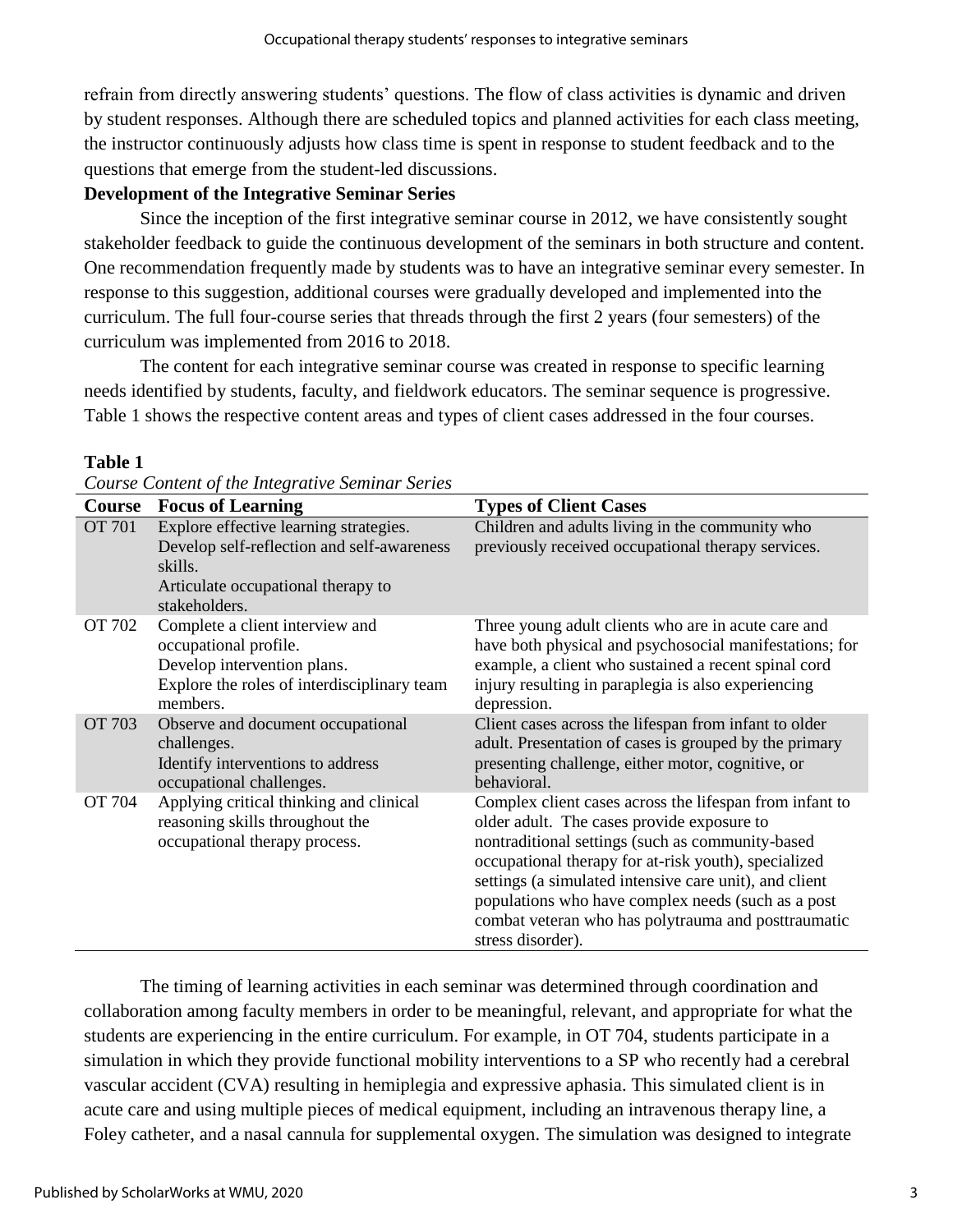content from three other courses: one course provided content knowledge about the clinical manifestations of a CVA, one course addressed the management of medical devices, and one course provided laboratory instruction in functional mobility technique for various client populations. In seminar, students are challenged on their existing clinical, interpersonal, and technical knowledge and skills to complete a safe transfer that involves managing multiple medical lines while building rapport with a client who has limited verbal communication abilities, a realistic demand for contemporary occupational therapy practice.

## **Purpose**

Since the full four-course series was recently implemented, we were interested in examining the perceptions of the first student cohort who completed the entire integrative seminar series. Our goal was to examine

- whether the curriculum design was engaging,
- whether our students' perceptions are aligned with the aspects of integration as identified in the literature, and
- whether the series had an impact on students' perceived preparedness for Level II fieldwork.

### **Method**

## **Participants**

Course survey results from the first cohort of entry-level occupational therapy students who completed the full four-course integrative seminar series were analyzed. This cohort of 42 students participated in integrative seminars from September 2016 to April 2018. Twenty were master's level students and 22 were doctoral students. All 42 students took the same integrative seminar courses. Because of attrition, 40 students remained in this cohort at the conclusion of the data collection period in November 2018.

## **Procedures**

In addition to the routine course evaluation mandated by the university, a student feedback survey designed by the instructors was given at the conclusion of each integrative seminar course for the purpose of continuous course improvements. The software Survey Monkey was used to develop the surveys and collect student responses anonymously. The students were given time in class to complete the surveys to encourage a high response rate.

In addition, near the conclusion of the students' second Level II fieldwork rotation, we administered another anonymous survey to the same cohort of students to gather feedback regarding the format and content of the entire four-course series and its perceived impact on students' fieldwork performance. We were particularly interested in student insights post fieldwork, since a main impetus for the development of the integrative seminars was to increase students' preparedness for fieldwork. Per the survey development process delineated by Portney and Watkins (2015), we created guiding questions, informed by our literature review regarding the various dimensions of integration that occur during integrative seminars. A preliminary draft of the survey was reviewed by two peer occupational therapy faculty and piloted with four occupational therapy students from a different cohort. After multiple revisions based on faculty and student feedback, the final version of the post fieldwork survey was administered in November 2018 using the online survey software Qualtrics.

## **Data Analysis**

This study focuses on analyzing the data gathered from the surveys (five total) including both quantitative data from Likert scale items and qualitative data from narrative comments. Descriptive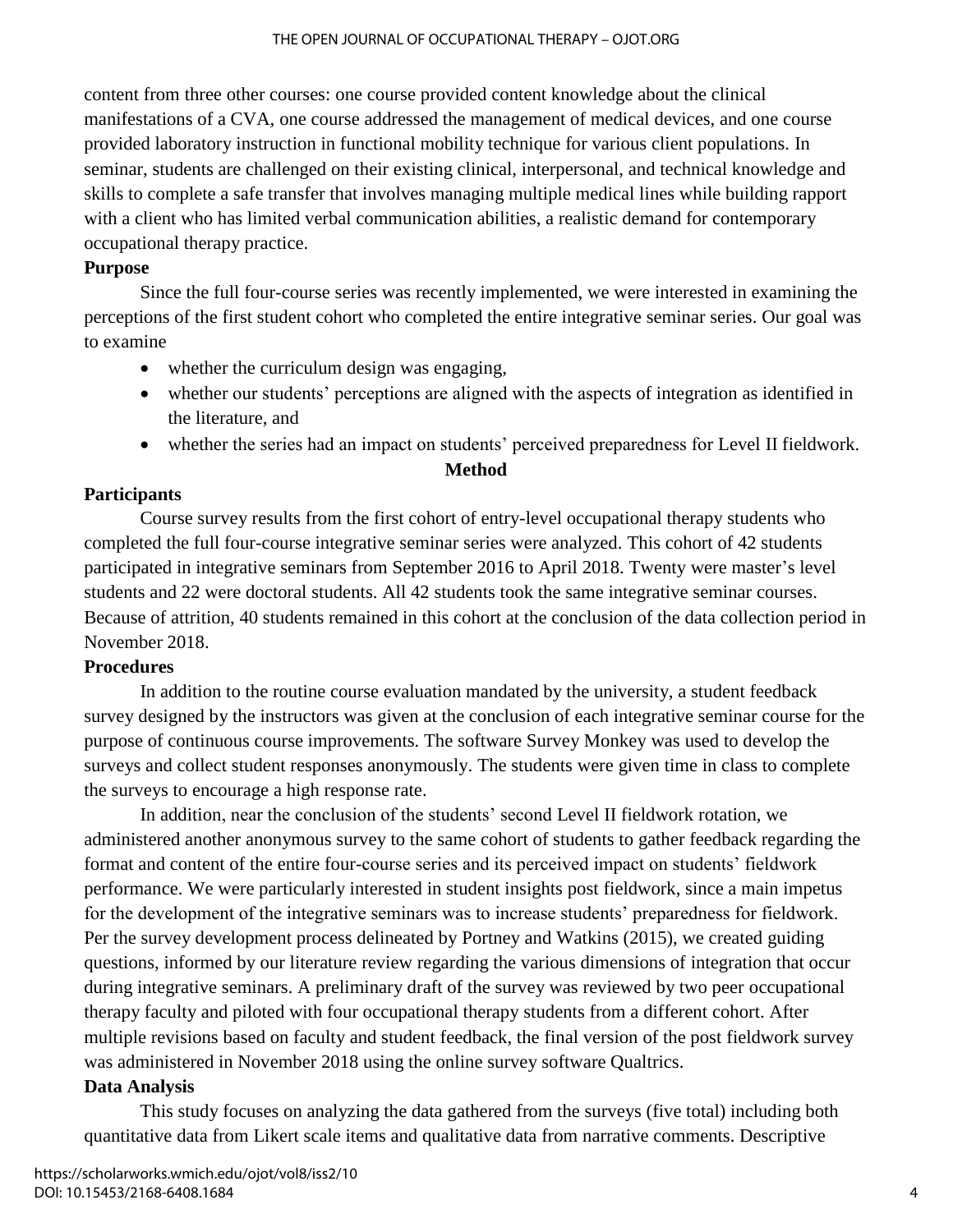statistics were used to analyze the quantitative data. Narrative comments were coded by common themes. The Samuel Merritt University Institutional Review Board approved this study.

#### **Results**

## **Response Rates**

The response rate for the five surveys ranged from 78% to 100% (see Table 2).

## **Table 2**

*Survey Response Rate*

| <b>Survey</b>                  | <b>Number of Respondents/</b><br><b>Total Students</b> | <b>Percentage of Students Responding</b> |
|--------------------------------|--------------------------------------------------------|------------------------------------------|
| OT 701 course feedback         | 42/42                                                  | 100%                                     |
| OT 702 course feedback         | 35/42                                                  | 83%                                      |
| OT 703 course feedback         | 34/42                                                  | 81%                                      |
| OT 704 course feedback         | 34/42                                                  | 81%                                      |
| Post Level II fieldwork survey | 31/40                                                  | 78%                                      |

## **Selected Likert Scale Items from Course Feedback Surveys**

Although each course feedback survey included unique content customized for the respective integrative seminar course, all four surveys included questions about whether the course format was engaging and whether the course facilitated integration of curricular content. Table 3 shows the results regarding whether the format of the class was engaging. Table 4 shows responses regarding the integration of content.

### **Table 3**

*Responses to the Course Feedback Survey Item: "The Format of the Class Kept me Engaged"*

|               | <b>Frequency of Responses</b> |                  |                  |               |            |  |
|---------------|-------------------------------|------------------|------------------|---------------|------------|--|
| <b>Course</b> | All the time                  | Most of the time | <b>Sometimes</b> | <b>Rarely</b> | Not at all |  |
| OT 701        | 24 (57%)                      | 18 (43%)         | $0(0\%)$         | $0(0\%)$      | $0(0\%)$   |  |
| OT 702        | 8(23%)                        | $14(40\%)$       | 13 (37%)         | $0(0\%)$      | $0(0\%)$   |  |
| OT 703        | 7(21%)                        | 13 (38%)         | 14 (41%)         | $0(0\%)$      | $0(0\%)$   |  |
| OT 704        | 14 (39%)                      | 19 (53%)         | 3(8%)            | $0(0\%)$      | $0(0\%)$   |  |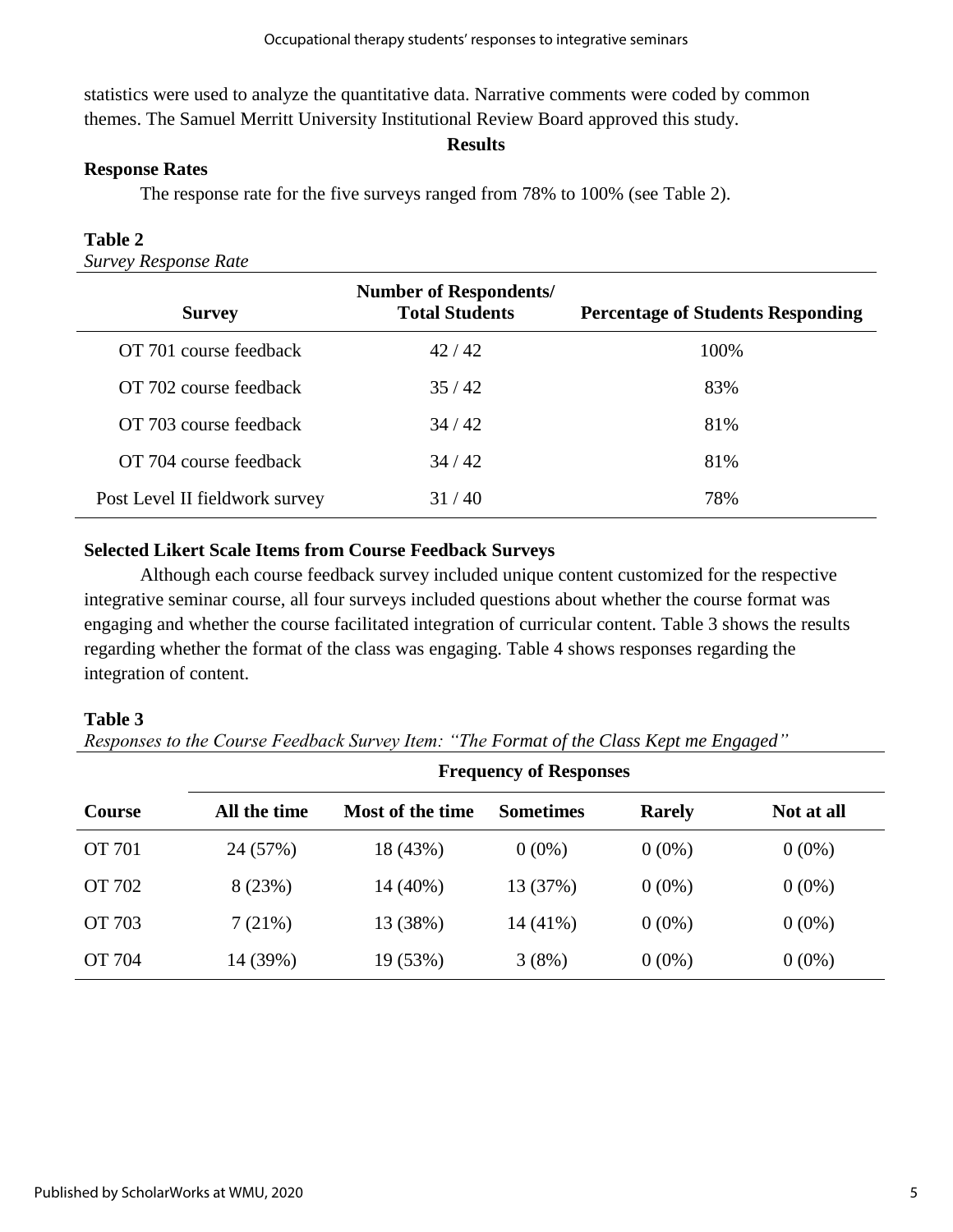## **Table 4**

*Responses to the Course Feedback Survey Item: "I Learned to Integrate and Apply Content from Other OT Courses"*

|               | <b>Frequency of Responses</b> |                  |                  |               |            |  |
|---------------|-------------------------------|------------------|------------------|---------------|------------|--|
| <b>Course</b> | All the time                  | Most of the time | <b>Sometimes</b> | <b>Rarely</b> | Not at all |  |
| OT 701        | 18 (43%)                      | 19 (45%)         | 5(12%)           | $0(0\%)$      | $0(0\%)$   |  |
| OT 702        | 12 (34%)                      | 16(46%)          | 7(20%)           | $0(0\%)$      | $0(0\%)$   |  |
| OT 703        | 9(26%)                        | 25 (74%)         | $0(0\%)$         | $0(0\%)$      | $0(0\%)$   |  |
| OT 704        | 24 (67%)                      | 12 (33%)         | $0(0\%)$         | $0(0\%)$      | $0(0\%)$   |  |

## **Narrative Comments from Course Feedback Surveys**

In addition to the Likert scale questions, the course feedback surveys included open-ended questions about what worked well in the course, what did not work well, and suggestions for improvement. Across the four surveys, 90% to 95% of the respondents provided narrative comments. The length of comments varied widely, from short phrases to multi-sentence paragraphs. Overall, the students provided the most lengthy, substantive content in their responses to the question about what worked well; more students responded "N/A" or "nothing" to the questions about what did not work well and when asked for suggestions for improvement. Narrative comments were coded and sorted by similar responses. The most frequently stated responses to each topic are summarized below.

What worked well. Several key points emerged from comments provided by the students across all four semesters.

*Small class size.* The students expressed appreciation for the small class, which increased their comfort level with contributing to discussions. On student noted, "The small group size created a comfortable and safe environment for sharing."

*Peer collaborations*. The students highly valued and enjoyed the opportunity to collaborate with peers and gain different perspectives for approaching clinical cases. A student explained, "The amount of discussion we had helped me develop new ways of thinking about a certain diagnosis/case scenario. It was great to hear my peers' thought processes about interventions and to read/discuss their documentation." Another student noted, "It helped hearing other people's observations and perspectives. Sometimes I would miss certain aspects."

*Practical application of learning***.** The students "enjoyed that this class allowed us to practice what we have learned."

*Self-discovery.* Multiple students commented that this class allowed them to learn about themselves as emerging occupational therapists. A student explained, "The standardized patient interview was really helpful in evaluating how I would interact with patients."

*Simulation-based learning***.** Many students were enthusiastic about simulation-based learning and particularly valued the debriefings with SP feedback and peer discussions. A student commented, "The simulation with the SP and then reviewing the recordings and receiving and giving feedback was the highlight for me." Another student noted, "Whether I was the active learner, observer, or just reading the case, the scenarios made me think in multidimensional ways."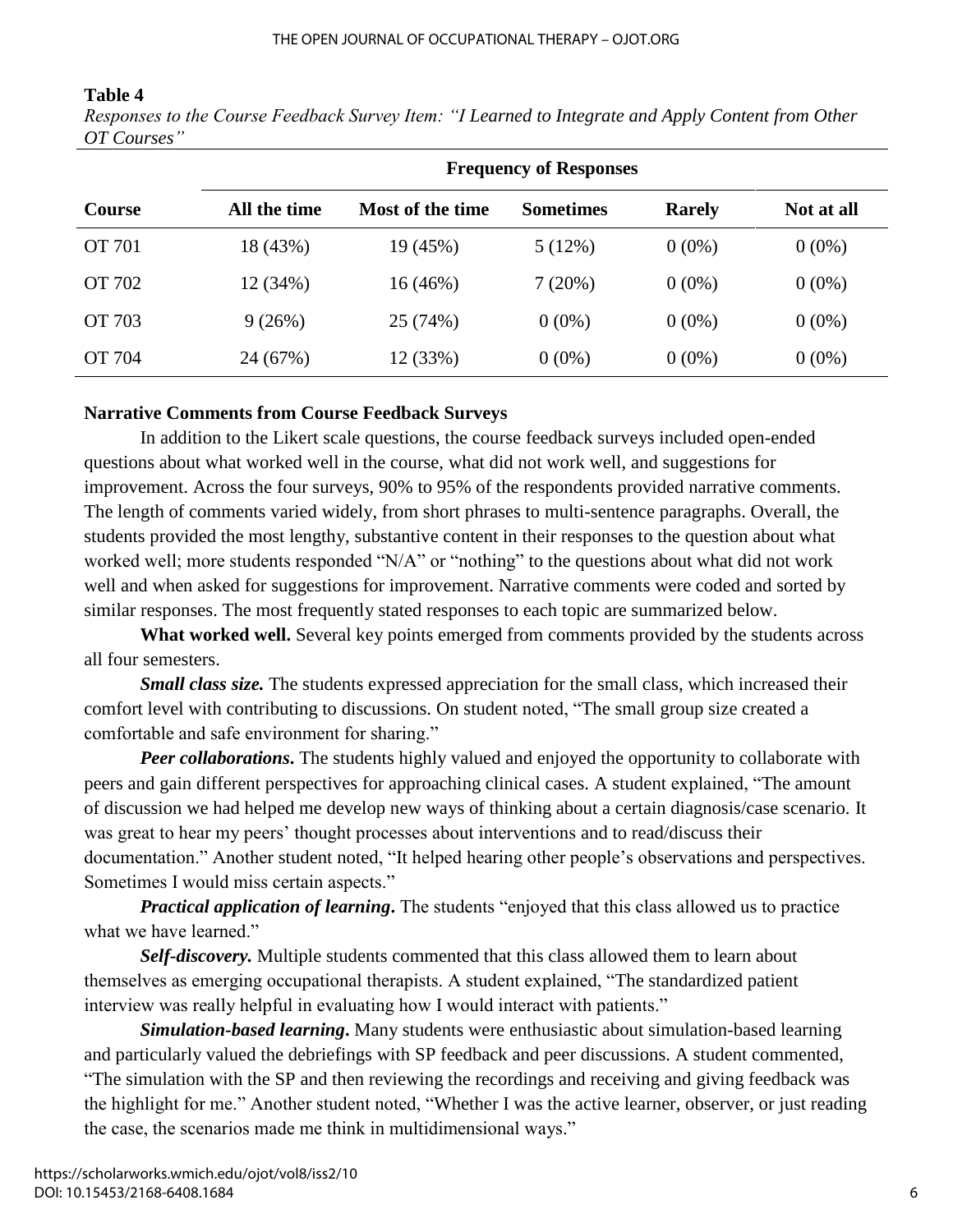*Grading scheme.* The students also appreciated the grading scheme for the seminars. One student stated, "In our other classes, we are too worried about memorizing material for tests. So it's nice to have that pressure off and just have some thought-provoking discussion."

**What did not work well.** Different topics of what did not work well were identified across the four semesters.

*Classroom space***.** During the first semester, several students expressed concern that their classroom was "way too small." A student requested, "Please find us a bigger room, we were cramped."

*More structure for assignments***.** A common theme for the second semester was needing more structure and guidance for completing the client intervention plans. A student expressed, "A little more clarity on what is expected on each assignment would be appreciated. The templates were useful." Another respondent noted, "Sometimes I was unsure of what was being asked."

*Monotony of learning activities***.** For the third course, which included primarily viewing videos and practicing documentation without any simulations or off-campus learning activities, multiple students noted that the class felt "dry" and less engaging. A student reported, "The process of watching videos and documenting felt repetitive week after week."

*Shared Google docs***.** From the fourth semester, two students noted that having a shared Google doc to record break-out discussions may have hindered the quality of the collaboration process. A student explained, "Having all the group answers on the same Google doc while you work leads to a lower level conversation about the cases because we all know what the others put ahead of time."

**Suggestions for improvement.** The most common suggestion across the semesters was to include more simulations in the courses. A few students even provided specific simulation scenario suggestions that they found potentially challenging to be added to the course content. For example, one student suggested, "It would be helpful to have a simulation in which students have to administer a standardized assessment."

## **Likert Scale Items from the Post Level II Fieldwork Survey**

The post Level II fieldwork survey sought feedback about the entire four-course series. The quantitative results are summarized in Table 5.

### **Table 5**

| <b>Survey Item</b>                                                     |                 | <b>Frequency of Responses</b> |             |               |
|------------------------------------------------------------------------|-----------------|-------------------------------|-------------|---------------|
| To what extent did the integrative seminar<br>$series \ldots$          | A great<br>deal | A moderate<br>amount          | A<br>little | Not at<br>all |
| Help you apply what you learned in lectures and<br>lab to OT practice? | 16(52%)         | 12 (39%)                      | $3(10\%)$   | $0(0\%)$      |
| Develop your critical thinking skills?                                 | 20 (65%)        | 9(29%)                        | 2(6%)       | $0(0\%)$      |
| Develop your interpersonal skills with<br>colleagues?                  | 21 (68%)        | 8(26%)                        | 2(6%)       | $0(0\%)$      |
| Develop your interpersonal skills with clients?                        | 14 (45%)        | 12 (39%)                      | 5(16%)      | $0(0\%)$      |

*Responses to Likert Scale Items from the Post Level II Fieldwork Survey*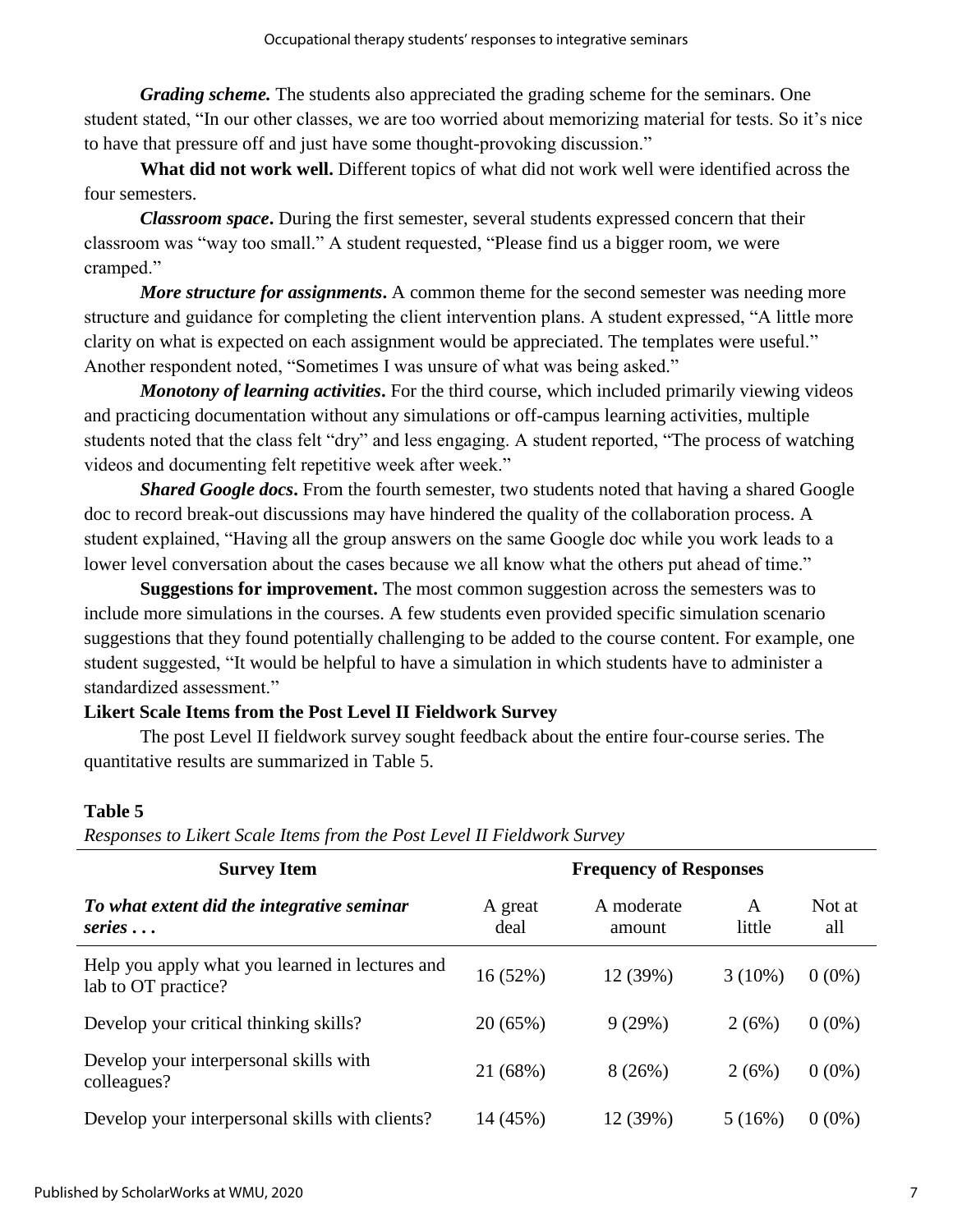| Develop your unique professional identity as an<br>occupational therapist? | 11(35%) | 13 (42%)   | 7 (23%) | $0(0\%)$ |
|----------------------------------------------------------------------------|---------|------------|---------|----------|
| Contribute to your readiness for Level II<br>Fieldwork?                    | 11(35%) | $17(55\%)$ | 2(6%)   | 1(3%)    |

## **Narrative Comments from the Post Level-II Fieldwork Survey**

Eight narrative comments were received in response to the survey item "other comments or recommendations for improvement." Several themes emerged across the responses.

**Types of learning activities.** The students valued the types of learning activities because they were enjoyable, fit their learning preferences, or made lasting impressions. A student explained, "The techniques we learned and experiences in simulations, exploring our community, and through case studies provided a lot of memorable material I still refer back to."

**Practical application.** A student commented, "Integrative seminar classes provided a great opportunity to consolidate what we were learning from other classes, bringing it all together and applying it to real life situations."

**Simulations.** The students expressed appreciation for the learning gained from the simulations provided in the seminar series, especially now that they are in Level II fieldwork. A student expressed, "I found the simulations helpful in preparation for fieldwork."

#### **Discussion**

The overall response from the first cohort of students who completed the integrative seminar series is positive. The response rate across the surveys is relatively high, thus providing an adequate representation of the cohort's perceptions. The format of the courses, with an emphasis on active learning and peer collaboration, was engaging for the students and even made lasting impressions for some. The small class appeared to create a safe, comfortable context for students to explore and deepen their learning. Our students' satisfaction with the class size is consistent with findings from the literature that class size has a significant impact on college students' perceived learning (Chapman & Ludlow, 2010); small group peer interactions have been shown to promote higher-level thinking, including cognitive restructuring and problem-solving (Wilkinson & Fung, 2002). The pass/fail grading scheme may have also contributed to some students' comfort levels in the courses by reducing their stress (Spring et al., 2011) about academic performance.

The seminars appeared to support students in integrating and applying what they were learning in the occupational therapy curriculum, both before and during Level II fieldwork. The courses also contributed to the occupational therapy students' perceived development in critical thinking, interpersonal skills, and professional identity, all of which align with the benefits of integrative seminars documented by other professions (Fortune et al., 2018; Roberti et al., 2017; Spira & Teigiser, 2010). The students were particularly enthusiastic about the high-fidelity simulations infused throughout the integrative seminar series; our current findings support what has been documented in existing literature about occupational therapy students' favorable response to simulation-based learning (Gibbs et al., 2017; Shea, 2015). The seminars' contribution to students' perceived readiness for fieldwork was a particularly significant finding, as this supports the practical value of integrative seminars as an effective tool in the professional preparation of occupational therapists.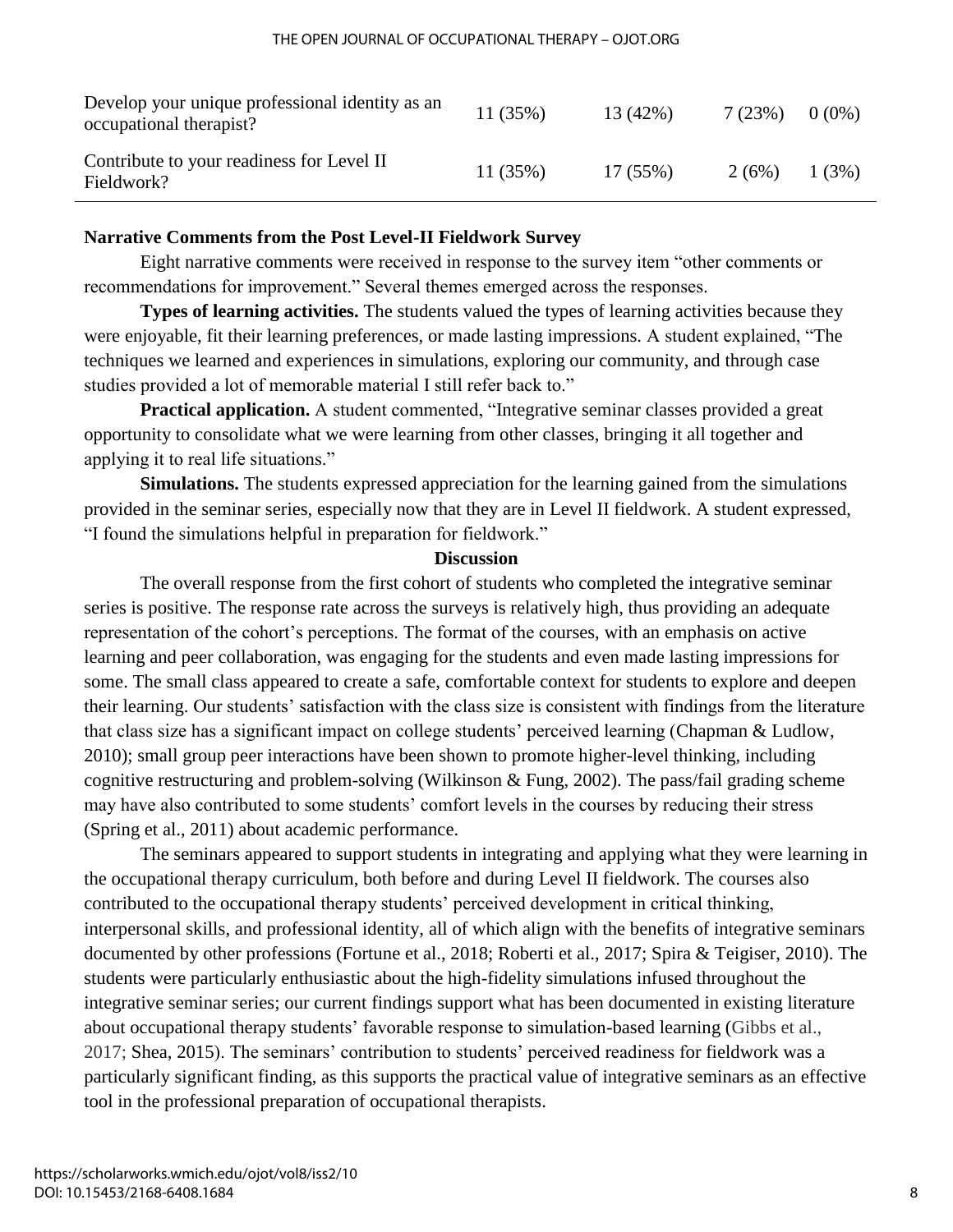The students' comments on what did not work well included concerns about the classroom space. A growing body of research suggests that the physical space of classrooms affects the learning process. College students have reported that rooms with ample space for them to spread out work best for learning (Granito & Santana, 2016). In response to student feedback, we have taken extra measures to ensure that a suitable classroom is assigned each semester. The classroom furniture is often rearranged into a circular formation conducive to discussions, as this circular arrangement has been shown to enhance interactivity among class participants (Wilson & Randall, 2012). Students also expressed concern about needing more structure for completing course assignments in the second semester, which is when students are required to apply problem-based learning for the first time in our curriculum in order to complete client case-based assignments. The students' desire for more structured guidance highlights the importance of instructors' acknowledging that transitioning to a problem-based learning approach may push some students outside of their comfortable, familiar way of teacher-directed learning. Abdalla et al. (2019) recently highlighted the importance of educators intentionally and thoughtfully supporting students' acceptance and appreciation of problem-based learning as a teachinglearning tool; specific training and mentoring for faculty on how best to support students in this process may be beneficial. Lastly, although quantitative results demonstrate that students generally found all four seminars to be engaging, it was notable that multiple students commented on the repetitiveness of the OT 703 course, which included only in-class activities. These comments may reflect the millennial students' high expectations for "entertainment value" in each course (Toothaker & Taliaferro, 2017, p. 347); in response, we have since added four new simulations to this course.

### **Limitations**

The current findings should be interpreted with caution, as they only reflect the perceptions of one cohort of students; it would be beneficial to replicate data collection with other cohorts or at a different occupational therapy program. In addition, the survey instruments used to collect data had limitations as the surveys were initially designed for program improvement of individual courses rather than for a systematic analysis. Although there were commonalities in questions across the surveys, they were not identical because each was customized for a particular course. This posed some challenges in how best to summarize the findings. The differences in wording and ratings scales may have also influenced the data gathered. Moving forward, we will review our existing surveys and make revisions as indicated.

The current findings are limited to students' subjective perceptions. We have not yet identified an appropriate, validated outcome measure to demonstrate how participating in the integrative seminars may have affected students' actual clinical performance. Such an objective measure of students' clinical performance would provide more robust evidence supporting the value of integrative seminars in occupational therapy education.

## **Future Directions**

Looking ahead, we plan to continue the student feedback process. In particular, we will continue administering the course feedback and the post fieldwork surveys to subsequent cohorts of students to investigate the consistency of our findings across cohorts. In addition, since the full integrative seminar series has now been implemented into our OTD curriculum, we would like to ensure that all course instructors (potentially as many as 12) have adequate training and support to facilitate this type of learning, as integrative seminars pose unique challenges for faculty (Hickey et al., 2018; Roberti et al.,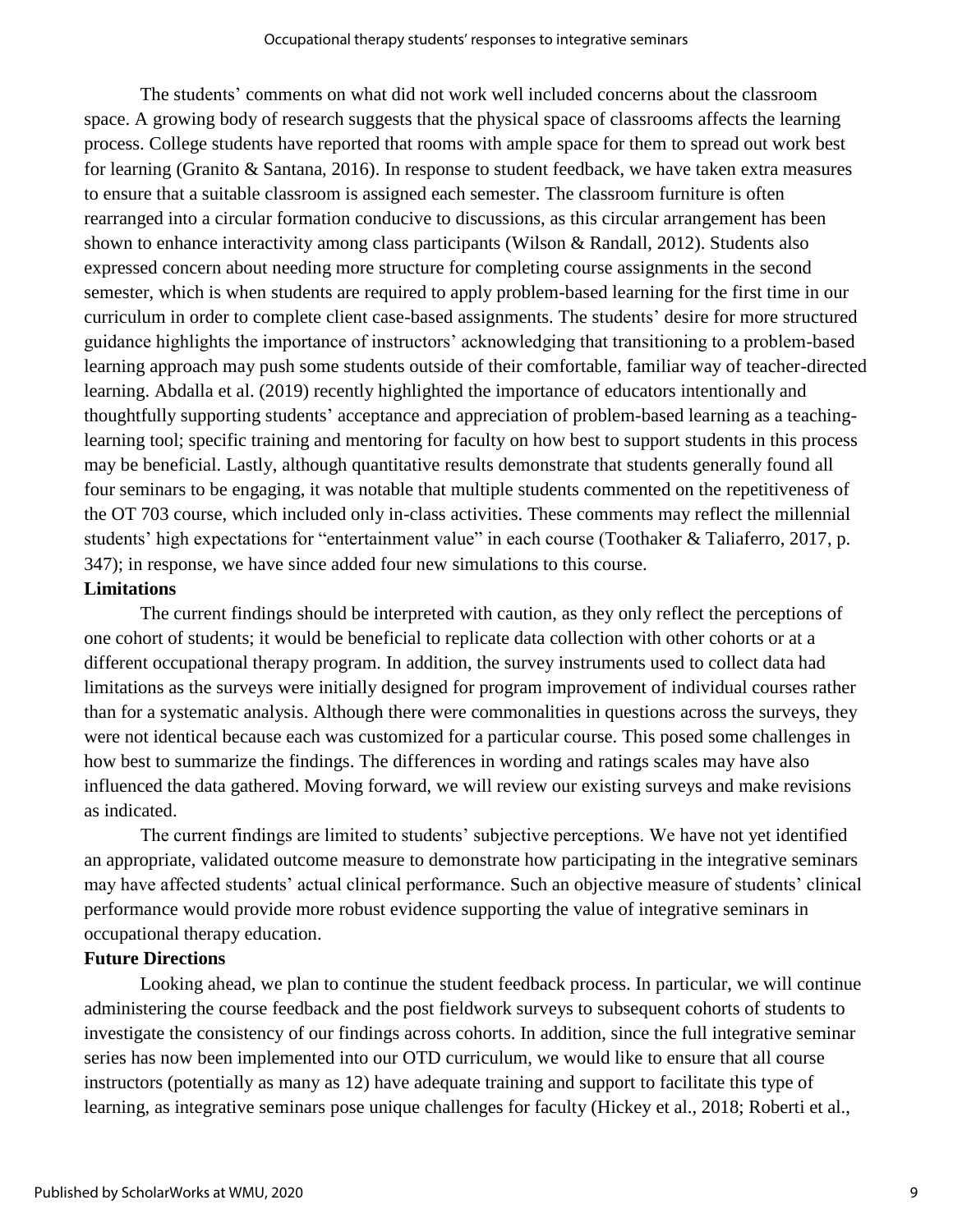2017; Stout & Holmes, 2013). Our department is currently establishing a training process to ensure consistent implementation of best practices across the integrative seminar courses.

Since a primary reason for developing the integrative seminar was to increase students' readiness for Level II fieldwork, it would be important to continue using fieldwork outcomes to drive our ongoing course improvements. It would be informative to collect data about fieldwork outcomes more systematically, such as through aggregate analyses of the Fieldwork Performance Evaluation for recent student cohorts or a survey administered to all of our current fieldwork educators.

## **Applications to Occupational Therapy Education**

The findings from this data analysis support the potential value of integrative seminars in occupational therapy education, and the insights gained may be helpful for occupational therapy educators who desire to implement integrative seminars into their curriculum design. It may be particularly relevant and beneficial for doctoral level occupational therapy programs to incorporate integrative seminars as a strategy to increase the rigor in promoting autonomous learners and critical thinkers, traits decidedly expected from doctoral students (Brodin, 2016; Li, 2018). The integrative seminar shows promise as a student-centered, evidence-based approach that engages contemporary occupational therapy students and provides them with a safe space for developing skills in self-directed discovery and critical thinking for lifelong learning.

#### **References**

- Abdalla, M. M. I., Abdelal, M. S., & Soon, S. C. (2019). Attitude towards problem-based learning and its relationship with locus of control and academic self-concept among medical students. *Korean Journal of Medical Education*, *31*(1), 11–18. <https://doi.org/10.3946/kjme.2019.114>
- American Occupational Therapy Association. (2018). Philosophy of occupational therapy education. *American Journal of Occupational Therapy*, *72*(Suppl. 2), 7212410070. <https://doi.org/10.5014/ajot.2018.72s201>
- Brodin, E. M. (2016). Critical and creative thinking nexus: Learning experiences of doctoral students. *Studies in Higher Education*, *41*(6), 971–989.

<https://doi.org/10.1080/03075079.2014.943656>

- Burton, B. N., & Baxter, M. F. (2019). The effects of the leisure activity of coloring on post-test anxiety in graduate level occupational therapy students. *The Open Journal of Occupational Therapy*, *7*(1). <https://doi.org/10.15453/2168-6408.1451>
- Chapman, L., & Ludlow, L. (2010). Can downsizing college class sizes augment student outcomes? An investigation of the effects of class size on student learning. *The Journal of General Education*, *59*(2), 105–123. <https://doi.org/10.1353/jge.2010.0012>
- Daniel, D. (2013). Millennial generation students search the web erratically, with minimal evaluation of information quality. *Evidence Based Library and Information Practice*, *8*(1), 81–83. <https://doi.org/10.18438/b80k78>

Fortune, A. E., Rogers, C. A., & Williamson, E. (2018). Effects of an integrative field seminar for MSW students. *Journal of Social Work Education*, *54*(1), 94–109.

<https://doi.org/10.1080/10437797.2017.1307149>

- Gibbs, D. M., Dietrich, M., & Dagnan, E. (2017). Using high fidelity simulation to impact occupational therapy student knowledge, comfort, and confidence in acute care. *The Open Journal of Occupational Therapy*, *5*(1). <https://doi.org/10.15453/2168-6408.1225>
- Granito, V. J., & Santana, M. E. (2016). Psychology of learning spaces: Impact on teaching and learning. *Journal of Learning Spaces*, *5*(1), 1–8. <http://libjournal.uncg.edu/jls/article/view/882>
- Hickey, M. T., Forbes, M. O., & Mauro, A. M. P. (2018). Making connections: An innovative seminar to foster integrative learning. *Nurse Educator*, *43*(6), 283–284.

<https://doi.org/10.1097/nne.0000000000000495>

Hills, C. M., Levett-Jones, T., Lapkin, S., & Warren-Forward, H. (2017). Generation Y health professional students' preferred teaching and learning approaches: A systematic review. *The Open Journal of Occupational Therapy*, *5*(1). <https://doi.org/10.15453/2168-6408.1278>

Jones, P. J., Park, S. Y., & Lefevor, G. T. (2018). Contemporary college student anxiety: The role of academic distress, financial stress, and support. *Journal of College Counseling*, *21*(3), 252–264.<https://doi.org/10.1002/jocc.12107>

Kotz, P. E. (2016). Reaching the millennial generation in the classroom. *Universal Journal of Educational*